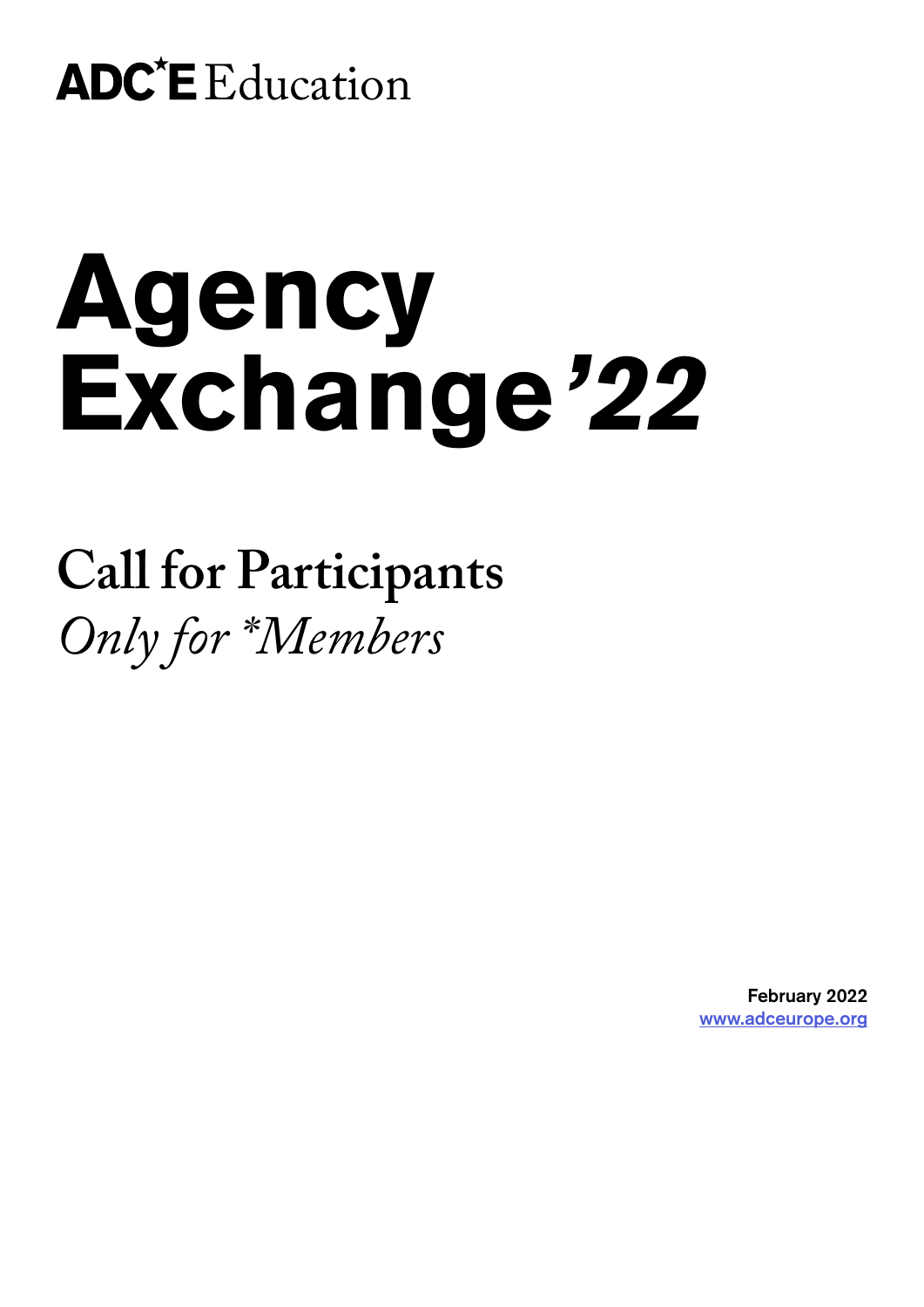| <b>Overview</b>                       | Agency Exchange is the new educational programme promoted by<br>ADCE in collaboration with all participant agencies and studios. It<br>matches creatives and agencies/studios that are willing to share their<br>knowledge and learn from different working methods and cultures.<br>Not only is it a fantastic way for creatives to develop their professional<br>skills while working abroad without quitting their job, but it also allows<br>agencies to benefit from a wide range of talents from other cultures,<br>countries and backgrounds.<br>This programme is looking for agencies and studios to host creatives,<br>and professionals interested in having an experience working abroad<br>for a few weeks.<br><b>IMPORTANT:</b> This is an exchange programme. The agency that sends<br>a creative is expected to host one in return with the same conditions. |
|---------------------------------------|------------------------------------------------------------------------------------------------------------------------------------------------------------------------------------------------------------------------------------------------------------------------------------------------------------------------------------------------------------------------------------------------------------------------------------------------------------------------------------------------------------------------------------------------------------------------------------------------------------------------------------------------------------------------------------------------------------------------------------------------------------------------------------------------------------------------------------------------------------------------------|
| <b>Eligibility &amp; Requirements</b> | Professionals with a minimum of 2 years experience currently<br>$\bullet$<br>working in an agency or studio.<br>For ADCE members only. If you're a member of any of the $23$<br>$\bullet$<br><b>ADCE Member Clubs, you are automatically an ADCE member.</b><br>Check if you are registered as a member (on ADCE's directory)<br>or sign up now.<br>Make sure your agency or studio also wants to take part in this<br>opportunity as a host.<br>English must be the common language in the hosting team<br>during the exchange period.                                                                                                                                                                                                                                                                                                                                      |
| <b>Conditions</b>                     | Exchange duration: 4 to 6 weeks minimum.<br>$\bullet$<br>Exchangers should maintain their salary from their agency/studio.<br>The agencies should cover the insurance of the worker abroad.<br>Host agencies and studios will help to provide accommodation<br>during the exchange (apartment, or as a co-mate with other<br>creatives from the agency, or other options agreed).<br>All travel expenses should be covered by the exchanger or his/her<br>agency or studio.<br>Commit to the proposed Host Guidelines (info on page 4).                                                                                                                                                                                                                                                                                                                                      |
| <b>Procedure</b>                      | 1. Internal agreement between the creative and its agency/studio, to<br>participate in the programme.<br>2. The agency/creative to <b>fill in the application form</b> . Any questions<br>can be forwarded to the ADCE office.<br>3. Call for applicants closes.<br>4. ADCE contacts all participants with the list of agencies/studios<br>and asks for their preferences.<br>5. ADCE does the match based on the agencies/studios' preferences.<br>Once everything is agreed upon and organised, it's time for the<br>6.<br>exchange. Enjoy and make the best of it!                                                                                                                                                                                                                                                                                                        |

**ADCE does the match but the agreement is between both host/sender agencies and studios.**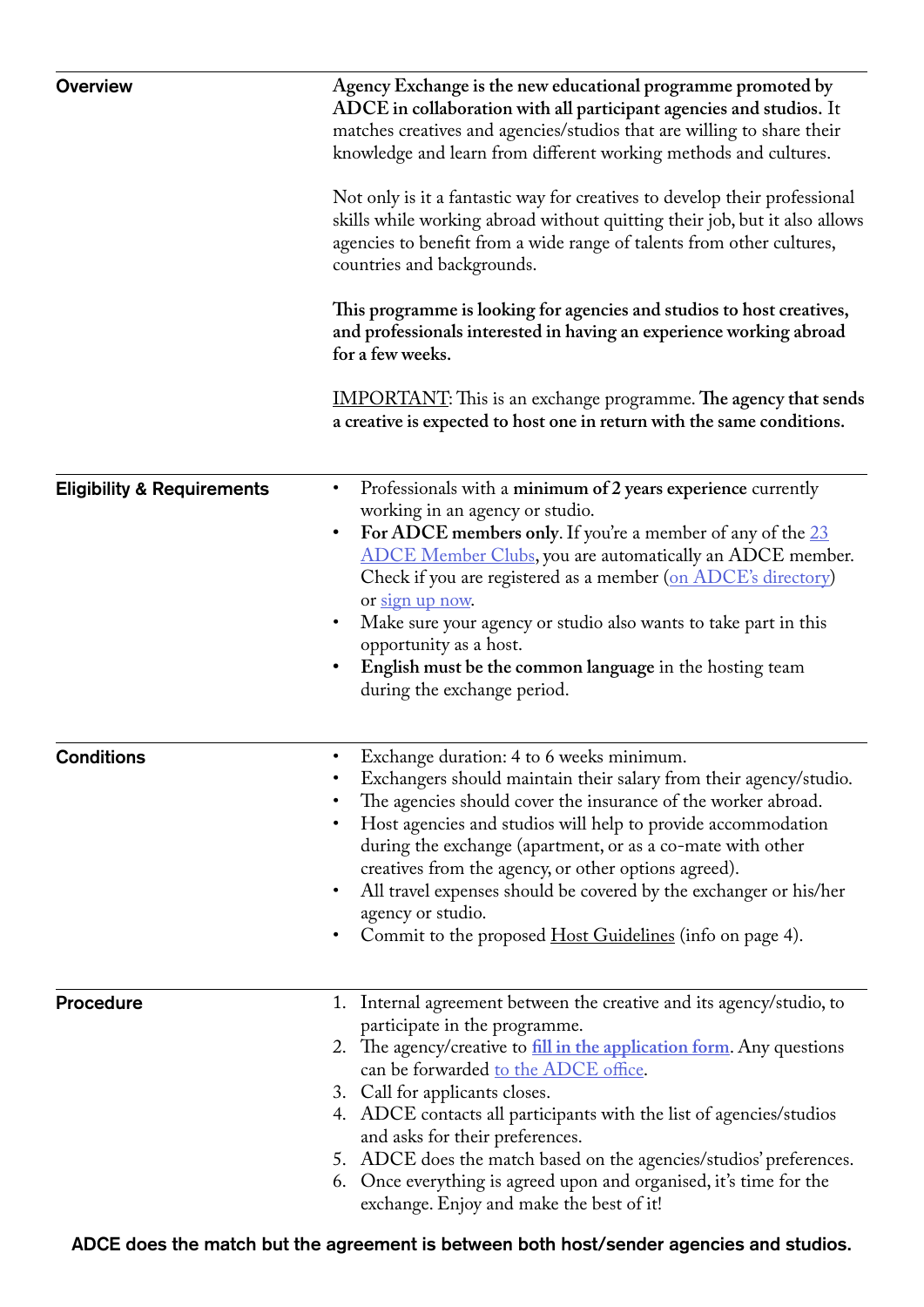- Upload your CV and portfolio.
- Prepare a motivation letter or video explaining your interest in the programme and why you and your agency/studio should be selected.
- Deadline to send in the application is Friday 29th of April.
- [Link to the application form](https://fadbcn.typeform.com/to/CGrz7Nqb).

*\* [Drop us a line](mailto:exchange%40adceurope.org?subject=) if you have any questions during the process.*

**Calendar**

21/02 - 29/04: Open Call. 02/05 - 20/05: Preferences definition & match (by ADCE). 1/06: Announcement of exchangers.

*Disclaimer: ADCE would not be responsible for any problem that might occur during the exchange. The agencies and professionals hold responsibility in case of any unexpected incidental circumstance.*